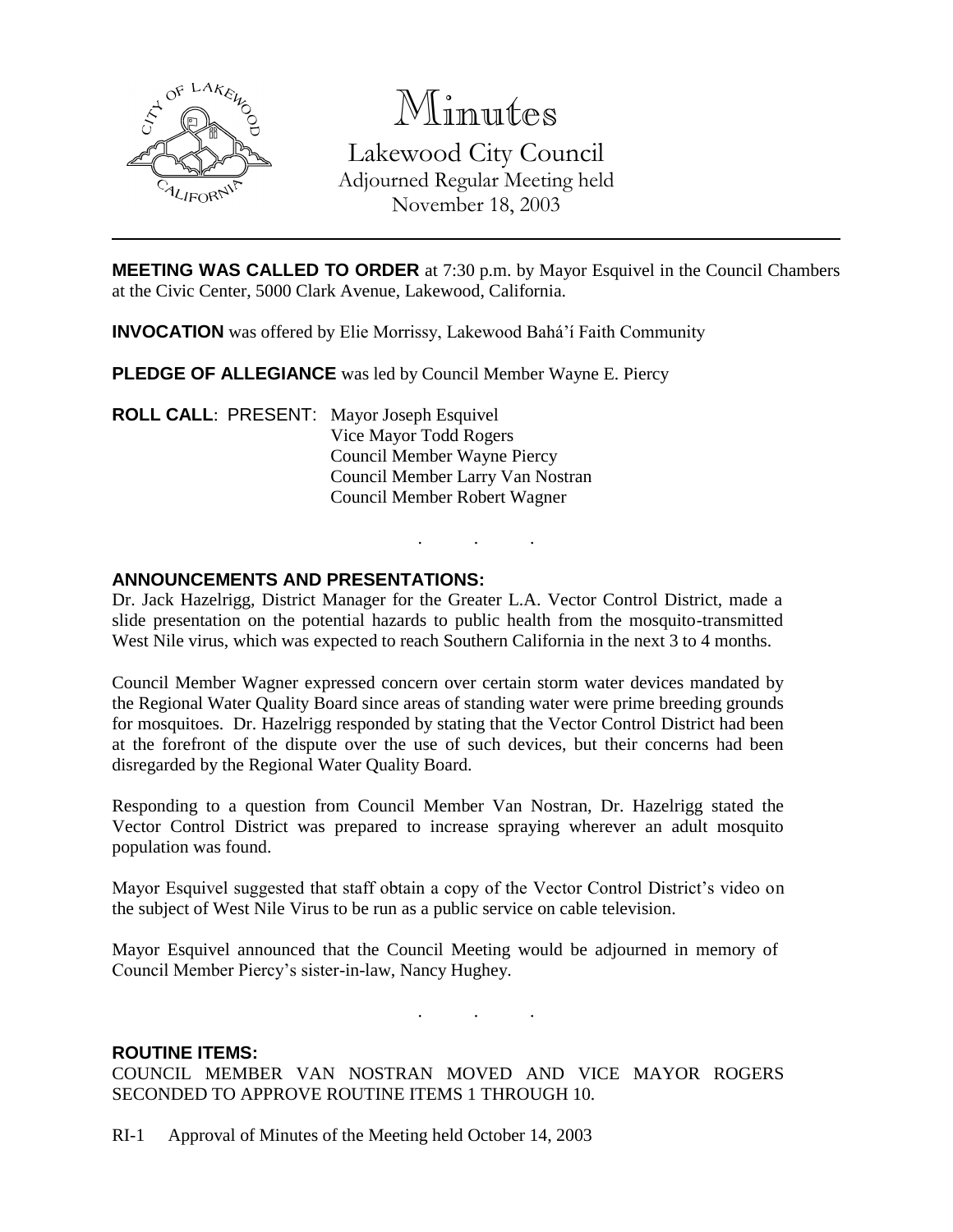#### **ROUTINE ITEMS:** Continued

- RI-2 Approval of Personnel Transactions
- RI-3 Approval of Registers of Demands dated October 23, October 30, November 6, and November 13, 2003
- RI-4 RESOLUTION NO. 2003-91; A RESOLUTION OF THE CITY COUNCIL OF THE CITY OF LAKEWOOD PROHIBITING THE PARKING OR STANDING OF VEHICLES BETWEEN 10 A.M. AND 3 P.M. ON TUESDAY OF EACH WEEK FOR STREET SWEEPING PURPOSES ON BOTH SIDES OF FLORCRAFT AVENUE BETWEEN 209TH STREET AND THE NORTHERLY CUL DE SAC

RESOLUTION NO. 2003-92; A RESOLUTION OF THE CITY COUNCIL OF THE CITY OF LAKEWOOD PROHIBITING THE PARKING OR STANDING OF VEHICLES BETWEEN 10 A.M. AND 3 P.M. ON TUESDAY OF EACH WEEK FOR STREET SWEEPING PURPOSES ON BOTH SIDES OF THORNLAKE AVENUE BETWEEN RENVILLE STREET AND THE NORTHERLY CUL DE SAC

RESOLUTION NO. 2003-93; A RESOLUTION OF THE CITY COUNCIL OF THE CITY OF LAKEWOOD PROHIBITING THE PARKING OR STANDING OF VEHICLES BETWEEN 7 A.M. AND 12 P.M. ON TUESDAY OF EACH WEEK FOR STREET SWEEPING PURPOSES ON BOTH SIDES OF 208TH STREET BETWEEN ALBURTIS AVENUE AND THE WESTERLY CUL DE SAC

- RI-5 Approval of Entry Permit for Chamber of Commerce Rose Parade Parking at the Civic Center
- RI-6 Approval of Agreement for 2004 Patriot's Day Concert Band
- RI-7 RESOLUTION NO. 2003-94; A RESOLUTION OF THE CITY COUNCIL OF THE CITY OF LAKEWOOD ESTABLISHING A PHYSICALLY HANDICAPPED PERSONS DESIGNATED PARKING SPACE ON THE NORTH SIDE OF CENTRALIA STREET WITHIN THE CITY OF LAKEWOOD

RESOLUTION NO. 2003-95; A RESOLUTION OF THE CITY COUNCIL OF THE CITY OF LAKEWOOD ESTABLISHING A PHYSICALLY HANDICAPPED PERSONS DESIGNATED PARKING SPACE ON THE WEST SIDE OF HASTON PLACE WITHIN THE CITY OF LAKEWOOD

RESOLUTION NO. 2003-96; A RESOLUTION OF THE CITY COUNCIL OF THE CITY OF LAKEWOOD ESTABLISHING A PHYSICALLY HANDICAPPED PERSONS DESIGNATED PARKING SPACE ON THE NORTH SIDE OF 208TH STREET WITHIN THE CITY OF LAKEWOOD

RI-8 Approval of Monthly Report of Investment Transactions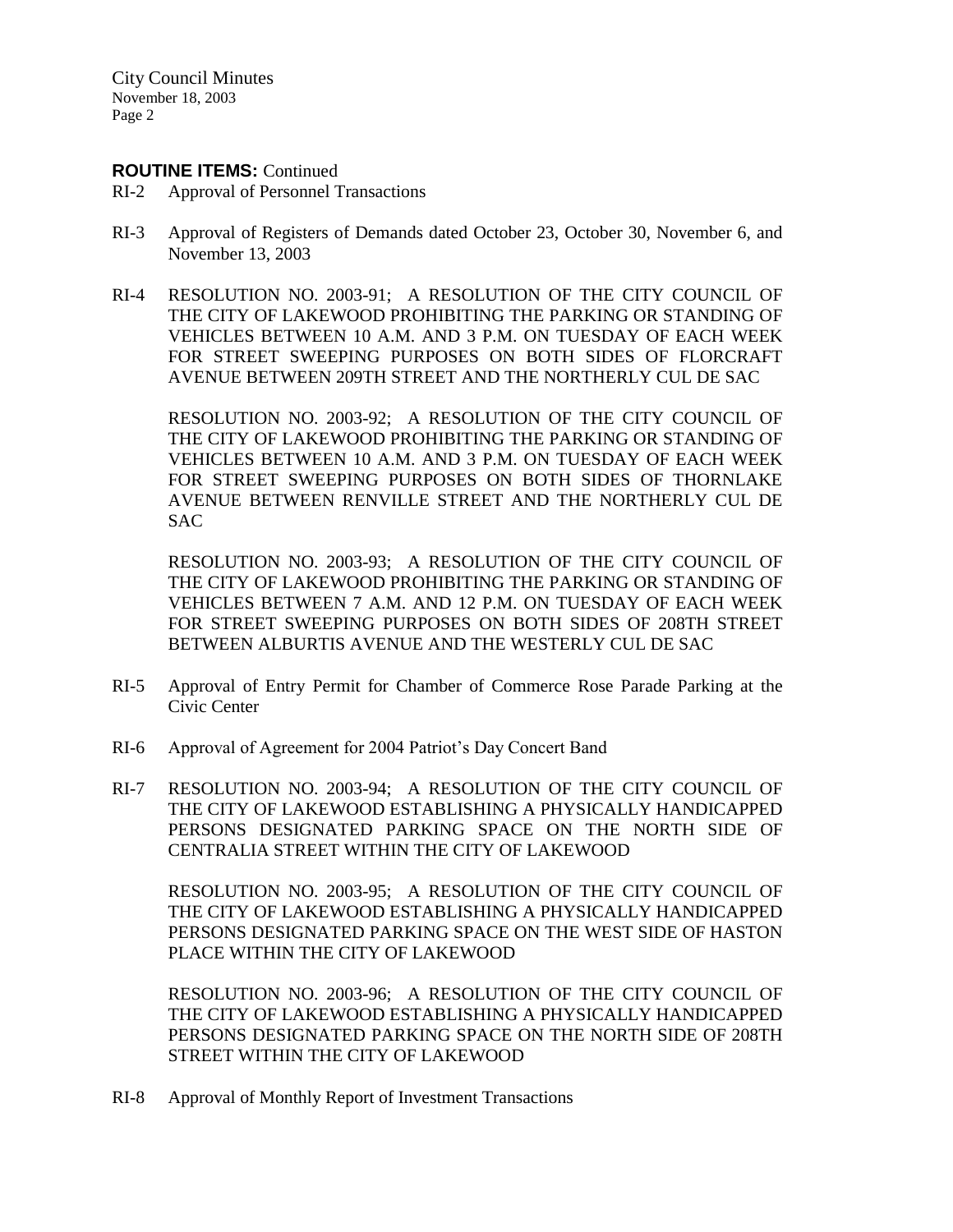#### **ROUTINE ITEMS:** Continued

RI-9 Approval of Encroachment Permit for Fence at Dunrobin Avenue

RI-10 Approval of Additional Work at Well 12, Public Works Project No. 02-7

UPON ROLL CALL VOTE, THE MOTION WAS APPROVED:

AYES: COUNCIL MEMBERS: Piercy, Rogers, Van Nostran, Wagner and Esquivel NAYS: COUNCIL MEMBERS: None

## **1.1 • AWARD OF BID FOR PUBLIC WORKS PROJECT NO. 03-10, TRAFFIC SIGNAL - CANDLEWOOD BETWEEN GRAYWOOD AND CLARK AVENUES**

. . .

Lisa Rapp, Director of Public Works, presented an oral report based on the memorandum in the agenda packet and reported that a bid had been received for the installation of a new traffic signal to be located on Candlewood Street, between Graywood and Clark Avenues. The bid had been reviewed by staff and the design consultant, Willdan, and had been determined to be within an acceptable range. Construction on the project was schedule to begin in January, 2004, with completion by mid-February. It was the recommendation of staff that the City Council adopt the plans, specifications and working details for the project; appropriate \$110,000 from the General Fund for the project; award a contract to Dynalectric of Los Alamitos in the amount of \$89,955; and authorize staff to approve a cumulative total of change orders not to exceed \$10,000.

Responding to a question from Council Member Van Nostran, Ms. Rapp advised that once the traffic signal had been installed and tested, striping and signage would be changed to prohibit left turns from adjacent driveways.

Mayor Esquivel opened the public hearing at 7:59 p.m. and called for anyone in the audience wishing to address the City Council on this matter. There was no response.

COUNCIL MEMBER WAGNER MOVED AND COUNCIL MEMBER VAN NOSTRAN SECONDED TO CLOSE THE PUBLIC HEARING AND APPROVE STAFF'S RECOMMENDATIONS. UPON ROLL CALL VOTE, THE MOTION WAS APPROVED:

AYES: COUNCIL MEMBERS: Piercy, Rogers, Van Nostran, Wagner and Esquivel NAYS: COUNCIL MEMBERS: None

### **2.1 • HOTELS, MOTELS AND EXTENDED STAY FACILITIES**

Chuck Ebner, Director of Community Development, reported that the proposed ordinance to establish appropriate regulations for hotels, motels and extended stay facilities had been introduced and a public hearing held at the last regular City Council meeting. He stated that the ordinance was presented for second reading and adoption at this time.

 $\mathbf{r}$  .  $\mathbf{r}$  ,  $\mathbf{r}$  ,  $\mathbf{r}$  ,  $\mathbf{r}$  ,  $\mathbf{r}$  ,  $\mathbf{r}$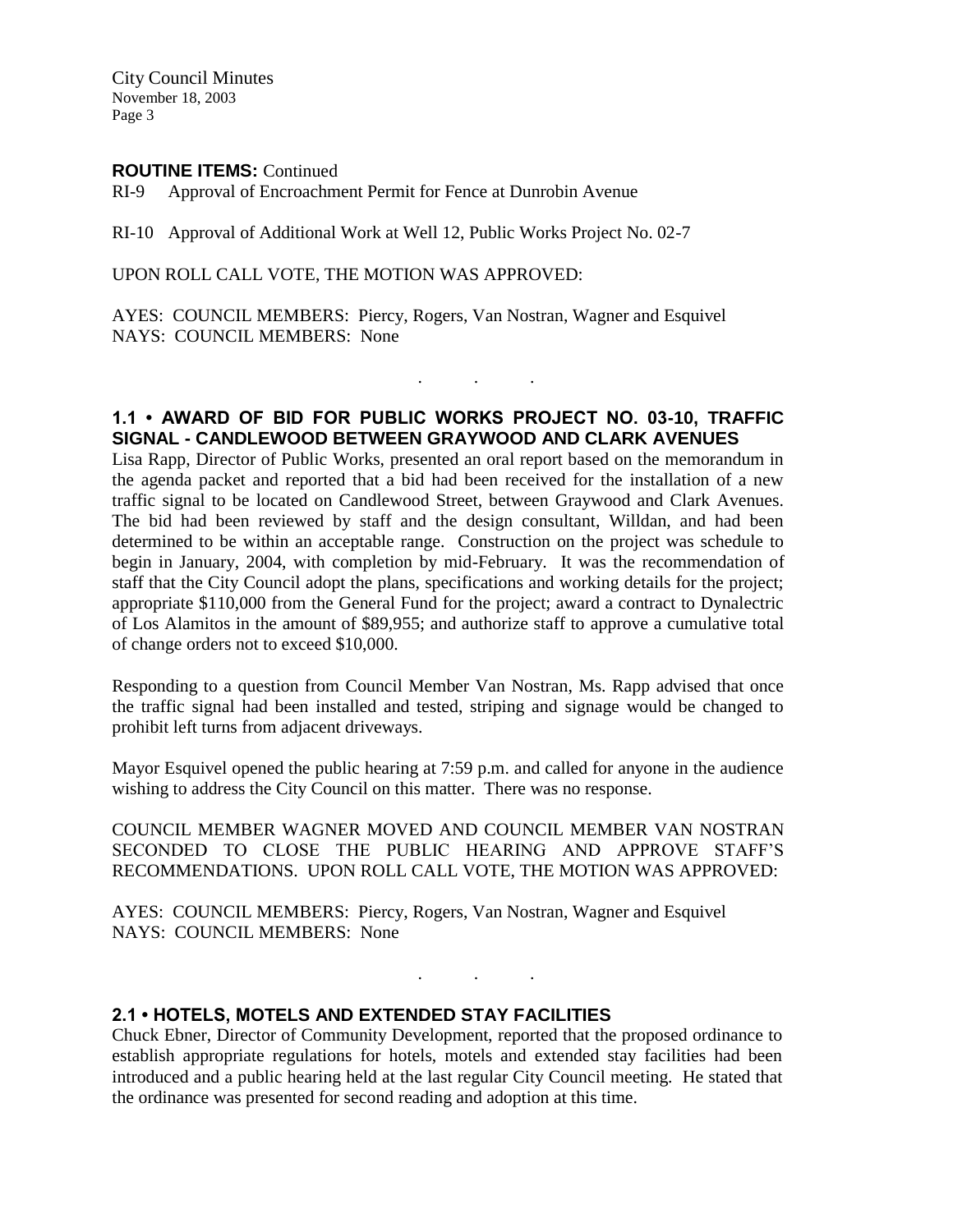**2.1 • HOTELS, MOTELS AND EXTENDED STAY FACILITIES –** Continued ORDINANCE NO. 2003-8; AN ORDINANCE OF THE CITY COUNCIL OF THE CITY OF LAKEWOOD AMENDING THE LAKEWOOD ZONING ORDINANCE AND THE MUNICIPAL CODE PERTAINING TO HOTELS, MOTELS, AND EXTENDED STAY FACILITIES was read by title by the City Clerk.

VICE MAYOR ROGERS MOVED AND COUNCIL MEMBER WAGNER SECONDED TO WAIVE FURTHER READING OF ORDINANCE NO. 2003-8. UPON ROLL CALL VOTE, THE MOTION WAS APPROVED:

AYES: COUNCIL MEMBERS: Piercy, Rogers, Van Nostran, Wagner and Esquivel NAYS: COUNCIL MEMBERS: None

COUNCIL MEMBER WAGNER MOVED AND COUNCIL MEMBER PIERCY SECONDED TO ADOPT ORDINANCE NO. 2003-8. UPON ROLL CALL VOTE, THE MOTION WAS APPROVED:

AYES: COUNCIL MEMBERS: Piercy, Rogers, Van Nostran, Wagner and Esquivel NAYS: COUNCIL MEMBERS: None

**3.1 • DRAFT ENVIRONMENTAL IMPACT REPORT FOR PROPOSED 55TH WAY PARK IN LONG BEACH**

. . .

The Community Development Director displayed slides and presented an oral report based on the memorandum in the agenda packet. He reported that a Draft Environmental Impact Report had been received for the proposed park at 55th Way in the City of Long Beach. He presented the areas of concern and possible mitigating measures. Staff had concluded that the project should be put on hold until Long Beach was able to acquire the commercial property directly in front of the proposed site, as this would provide visibility from Paramount Boulevard. It was the recommendation of staff that the City Council direct staff to submit a letter from the Mayor presenting Lakewood's concerns, comments and recommendations to the City of Long Beach.

Lieutenant Mark Weldon, Los Angeles County Sheriff's Department, presented the Public Safety Issues. He stated that the major problems with the site were the lack of visibility from the nearest major street, Paramount Boulevard, or from neighboring residences; no commitment for full-time staffing for the facility, only a ranger patrol; the single point of entry would severely impact the ability of law enforcement to monitor activity; the challenges of being located on city boundary lines, including calls for law enforcement going to both LBPD and the Lakewood Sheriff's station; and an overall increase in calls for service. He concluded by stating the Sheriff's Department was very concerned about the project.

Mike Conway, Real Estate Officer for the City of Long Beach, responded to questions about the proposed park.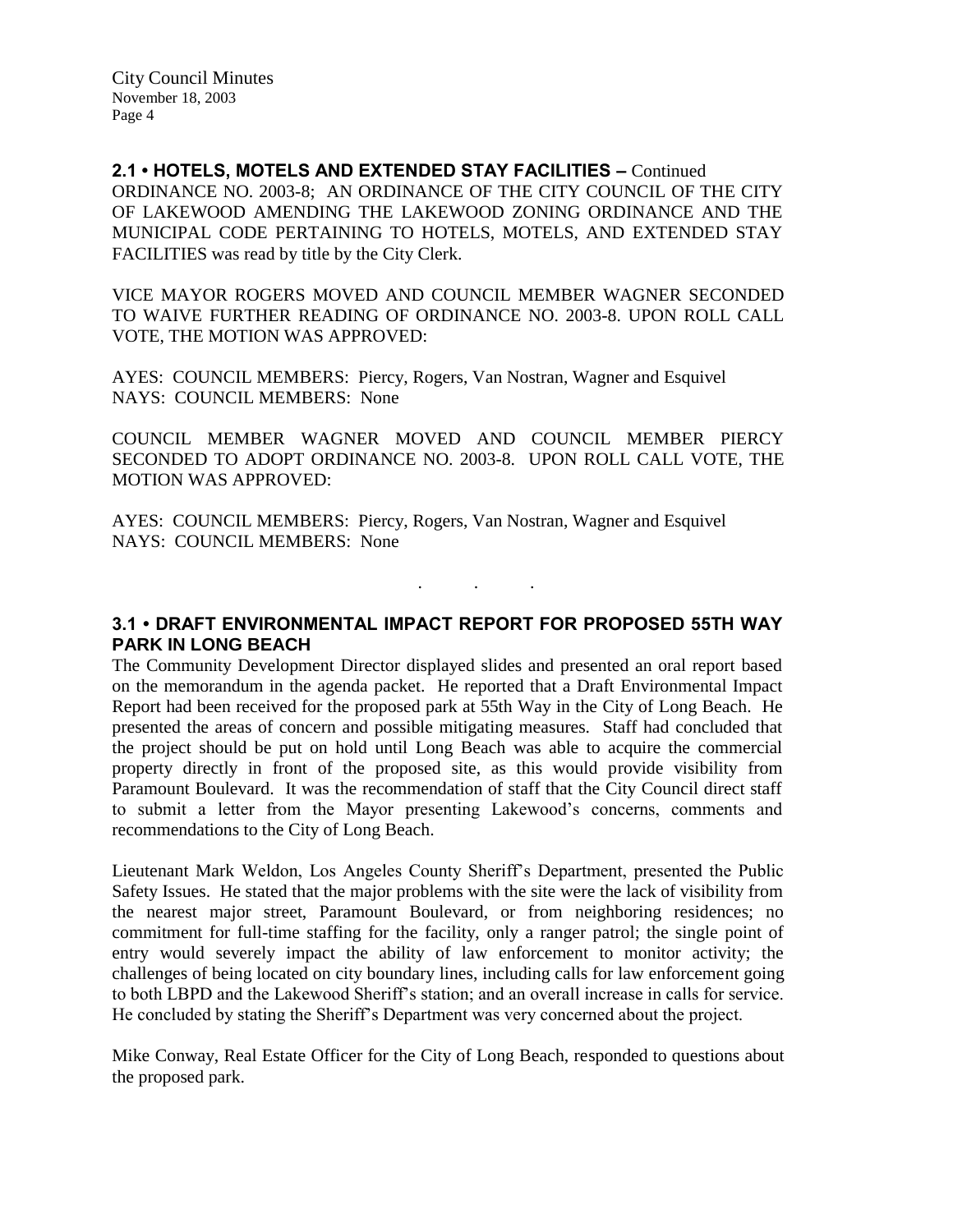# **3.1 • DRAFT ENVIRONMENTAL IMPACT REPORT FOR PROPOSED 55TH WAY PARK IN LONG BEACH - Continued**

In response to a question from Council Member Van Nostran regarding soil testing at the site, Mr. Conway stated that the site was actually one quarter of an old landfill site. He reported that many soil samples had been taken and many agencies had been involved in the closure of the landfill. He also noted that the area where the park would be located was on an area that contained only construction debris from the 1940's.

When questioned about the potential for crime at the site which would be located in an area with high crime statistics, Mr. Conway stated that because there was a lack of recreational facilities in that area of Long Beach, it was hoped that the proposed park would bring in more desirable uses.

Responding to questions from Council Member Piercy, Mr. Conway stated that the site plan circulated with the EIR illustrated the highest intensity use for the property and that the actual development plan would be less intensive. Council Member Piercy suggested that the placement of a passive use adjacent to the residential areas would mean fewer problems with the surrounding residents. Mr. Conway answered Council Member Piercy's concern about the single entrance to the facility by stating that there would also be pedestrian access through the adjacent trailer park.

Council Member Wagner inquired about the grade difference between the proposed park site and the adjacent tank farm. Mr. Ebner responded by stating that the park site was approximately 10- to 12-feet higher then either the tank farm site or the bordering residential area, and that the lot gradually slopes down across the front commercial property meeting grade at Paramount Boulevard. Mr. Conway advised Council Member Wagner that an additional 4-foot cap was necessary across the site in order to comply with new environmental regulations and to provide proper drainage pattern. Mr. Conway advised that the site could not be excavated without the danger of undermining support for the rest of the original landfill site. Council Member Wagner stated that it might be different if there was any assurance from Long Beach that the rest of the property would developed. He stated that he seriously questioned what families would be likely to frequent such a secluded, unsupervised site and whether it would ever be other than a drain on law enforcement resources.

Vice Mayor Rogers stated that while he could appreciate Long Beach's desire to put a park into that area of their city, and that the appropriate type of development could be an asset, he felt that the development as proposed would be a liability for both the Long Beach Police Department and the Sheriff's Department. He noted that from a law enforcement standpoint, this kind of development at this type of site held nightmare potential. He stated that the fundamental issue was staffing of the proposed park, since without staff present during the hours the park was open there was no assurance that law-abiding residents visiting the park could be protected. He concluded by stating that although providing a new recreational area was a great idea, the current proposal was likely to be more of a liability.

Council Member Van Nostran inquired about financing for the proposed park in light of Long Beach's well-publicized budget difficulties. Mr. Conway stated that redevelopment funds had already been set aside for the completion of this project.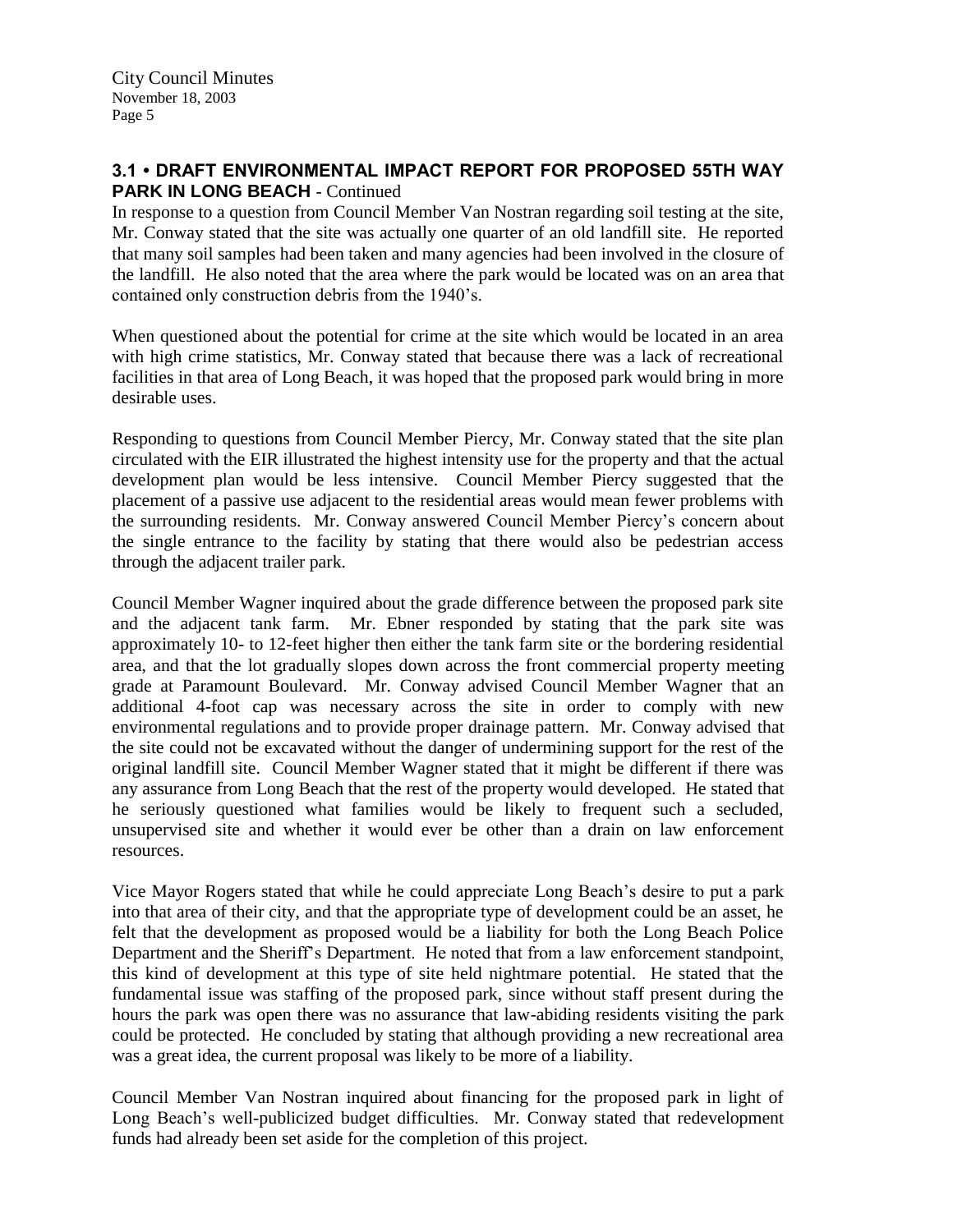# **3.1 • DRAFT ENVIRONMENTAL IMPACT REPORT FOR PROPOSED 55TH WAY PARK IN LONG BEACH - Continued**

COUNCIL MEMBER PIERCY MOVED AND VICE MAYOR ROGERS SECONDED TO ADOPT THE RECOMMENDATIONS OF STAFF. UPON ROLL CALL VOTE, THE MOTION WAS APPROVED:

. . .

AYES: COUNCIL MEMBERS: Piercy, Rogers, Van Nostran, Wagner and Esquivel NAYS: COUNCIL MEMBERS: None

### **3.2 • PURCHASE OF LIVE-SCAN DIGITAL FINGERPRINT SYSTEM**

Deputy City Manager Sandi Ruyle presented an oral report based on the memorandum in the agenda packet and reported that with the implementation of the Live-Scan Program by the California Department of Justice, digitized fingerprints could be submitted electronically and background checking automated. The equipment cut not only the amount of time needed to collect the fingerprints, but reduced the processing time from as long as 6 weeks to, in most cases, 72 hours or less. She noted that since fingerprints were processed for City employees, contract instructors, volunteer coaches and other community volunteers, a substantial amount of time could be saved by utilizing the Live-Scan System. Staff was proposing the addition of a Live-Scan System to be located at the Community Safety Center in the Lakewood Mall for use by Mall deputies with shoplifting or other criminal suspects, as well as for City employee and volunteer checks. She advised that the equipment qualified for funding through the California Law Enforcement Equipment Program (CLEEP) and could be acquired through the Sheriff's Department vendor. It was the recommendation of staff that the City Council authorize the purchase of the Applicant Live-Scan Program System with annual on-site maintenance, and authorize the City Manager to apply for authorization to use Live-Scan through the Department of Justice.

Responding to a question from Council Member Van Nostran, Lt. Weldon stated that the Live-Scan Program was a state-of-the-art system and was compatible with equipment being utilized at the Lakewood Station.

COUNCIL MEMBER VAN NOSTRAN MOVED AND COUNCIL MEMBER WAGNER SECONDED TO APPROVE STAFF'S RECOMMENDATIONS. UPON ROLL CALL VOTE, THE MOTION WAS APPROVED:

AYES: COUNCIL MEMBERS: Piercy, Rogers, Van Nostran, Wagner and Esquivel NAYS: COUNCIL MEMBERS: None

. . .